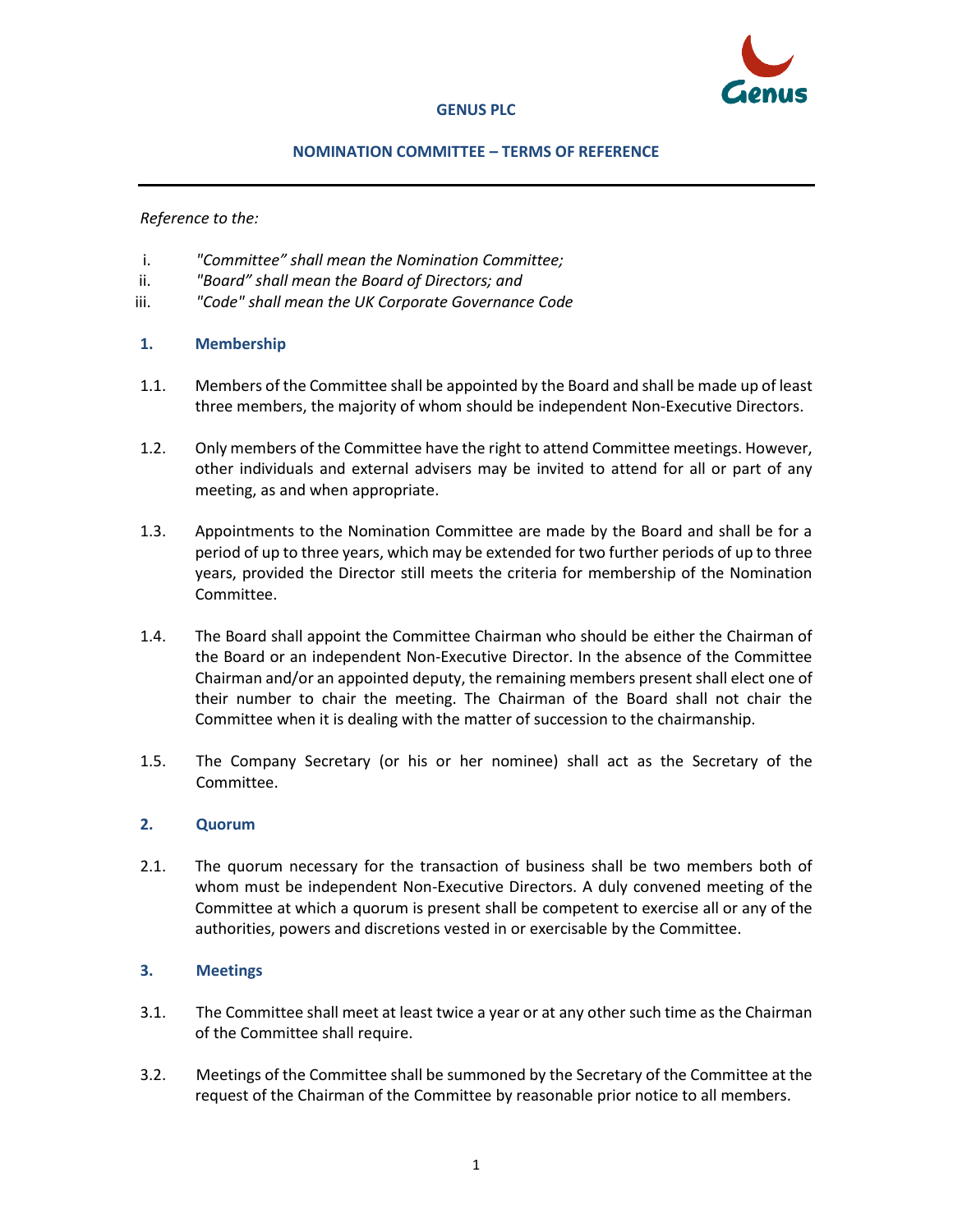- 3.3. The Secretary shall minute the proceedings and resolutions of all Committee meetings, including the names of those present and in attendance.
- 3.4. Minutes of Committee meetings shall be circulated promptly to all members of the Committee and to all other members of the Board unless in the opinion of the Chairman it would be inappropriate to do so.
- 3.5. The Chairman of the Committee shall attend the Annual General Meeting prepared to respond to any shareholder questions on the Committee's activities.

### **4. Duties**

The Committee shall:

- 4.1. regularly review the structure, size and composition (including the skills, knowledge, experience and diversity) of the Board and make recommendations to the Board with regard to any changes;
- 4.2. give full consideration to succession planning for Directors and other senior executives in the course of its work, taking into account the challenges and opportunities facing the Company, and the skills and expertise needed on the Board in the future;
- 4.3. be responsible for identifying and nominating for the approval of the Board, candidates to fill Board vacancies as and when they arise;
- 4.4. before appointment is made by the Board, evaluate the balance of skills, knowledge, experience and diversity on the Board, and, in the light of this evaluation prepare a description of the role, capabilities and time commitment required for a particular appointment. In identifying suitable candidates the Committee shall:
	- 4.4.1. use open advertising or the services of external advisers to facilitate the search;
	- 4.4.2. consider candidates from a wide range of backgrounds; and
	- 4.4.3. consider candidates on merit and against objective criteria and with due regard for the benefits of diversity on the Board, taking care that appointees have enough time available to devote to the position,
- 4.5. for the appointment of a Chairman, the Committee should prepare a job specification, including the time commitment expected.
- 4.6. A proposed Director's other significant commitments should be disclosed to the Board before appointment and any proposed changes to the Director's commitments should be reported to the Board as they arise to ensure the Director will continue to have enough time available to devote to the position;
- 4.7. prior to the appointment of a Director, the proposed appointee should be required to disclose any other business interests that may result in a conflict of interest and be required to report any future business interests that could result in a conflict of interest;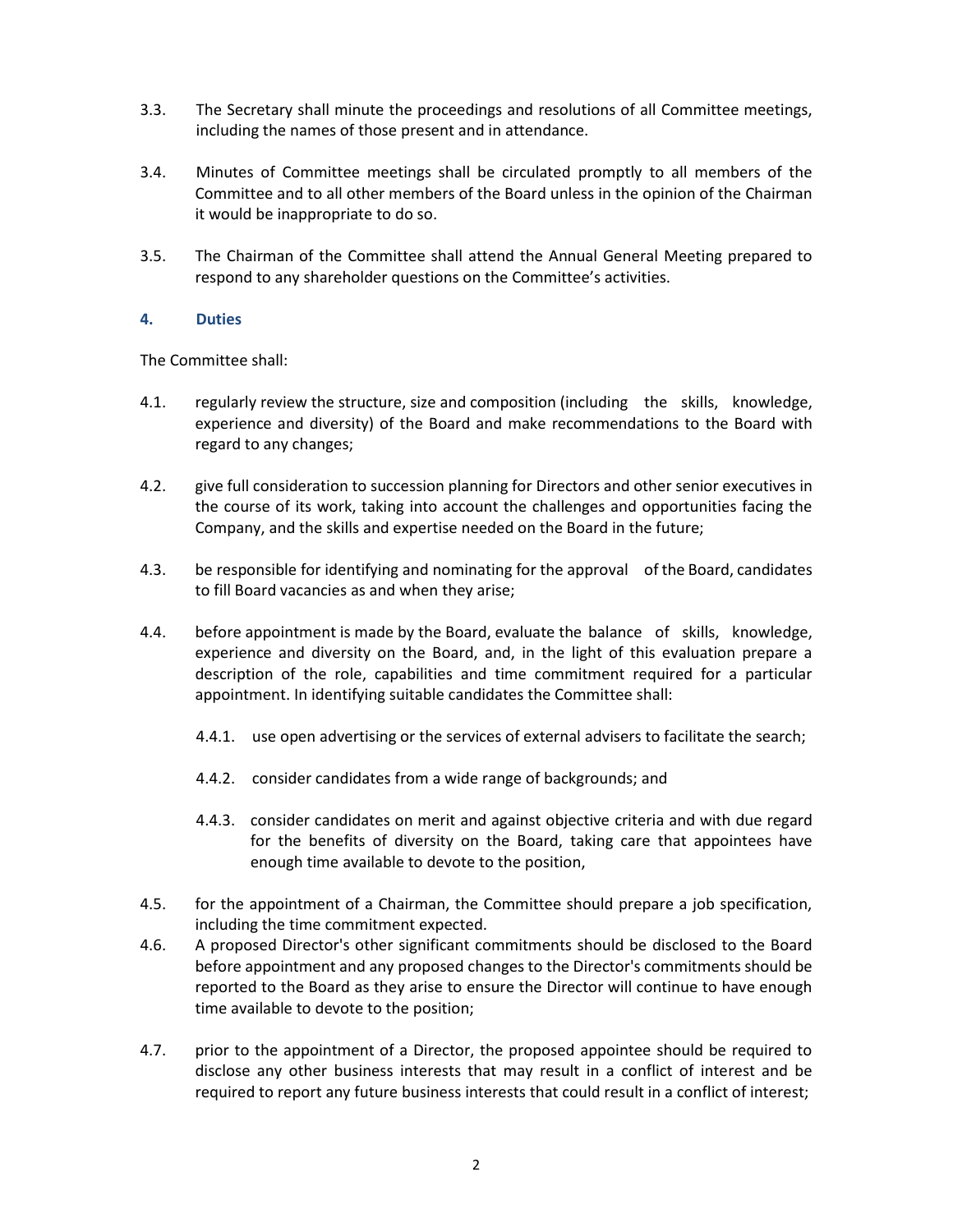- 4.8. keep under review the leadership needs of the organisation, both Executive and Non-Executive, with a view to ensuring the development of a diverse pipeline of candidates for succession and the continued ability of the organisation to compete effectively in the marketplace;
- 4.9. keep up to date and fully informed about strategic issues and commercial changes affecting the Company and the market in which it operates;
- 4.10. review the results of the Board performance evaluation process that relate to the composition of the Board;
- 4.11. review annually the time required from Non-Executive Directors. Performance evaluation should be used to assess whether the Non-Executive Directors are spending enough time to fulfil their duties;
- 4.12. ensure that on appointment to the Board, Non-Executive Directors receive a formal letter of appointment setting out clearly what is expected of them in terms of time commitment, committee service and involvement outside Board meetings;
- 4.13. make recommendations to the Board concerning:
	- 4.12.1. plans for succession for both Executive and Non-Executive Directors and in particular for the key roles of Chairman and Chief Executive;
	- 4.12.2. suitable candidates for the role of Senior Independent Director;
	- 4.12.3. membership of the Audit and Remuneration Committees, in consultation with the Chairmen of those Committees;
	- 4.12.4. the re-appointment of any Non-Executive Director at the conclusion of their specified term of office having given due regard to their performance and ability to continue to contribute to the Board in the light of the knowledge, skills and experience required;
	- 4.12.5. the re-election by shareholders of Directors under the annual re-election provisions of the UK Corporate Governance Code or the retirement by rotation provisions in the Company's articles of association, having due regard to their performance and ability to continue to contribute to the Board in the light of the knowledge, skills and experience required and the need for progressive refreshing of the Board (particularly in relation to Directors being re-elected for a term beyond six years);
	- 4.12.6. any matters relating to the continuation in office of any Director at any time including the suspension or termination of service of an Executive Director as an employee of the Company subject to the provisions of the law and their service contract,
- 4.14. liaise with the Group's financial adviser; broker and material shareholders (as appropriate) regarding any Board appointment.